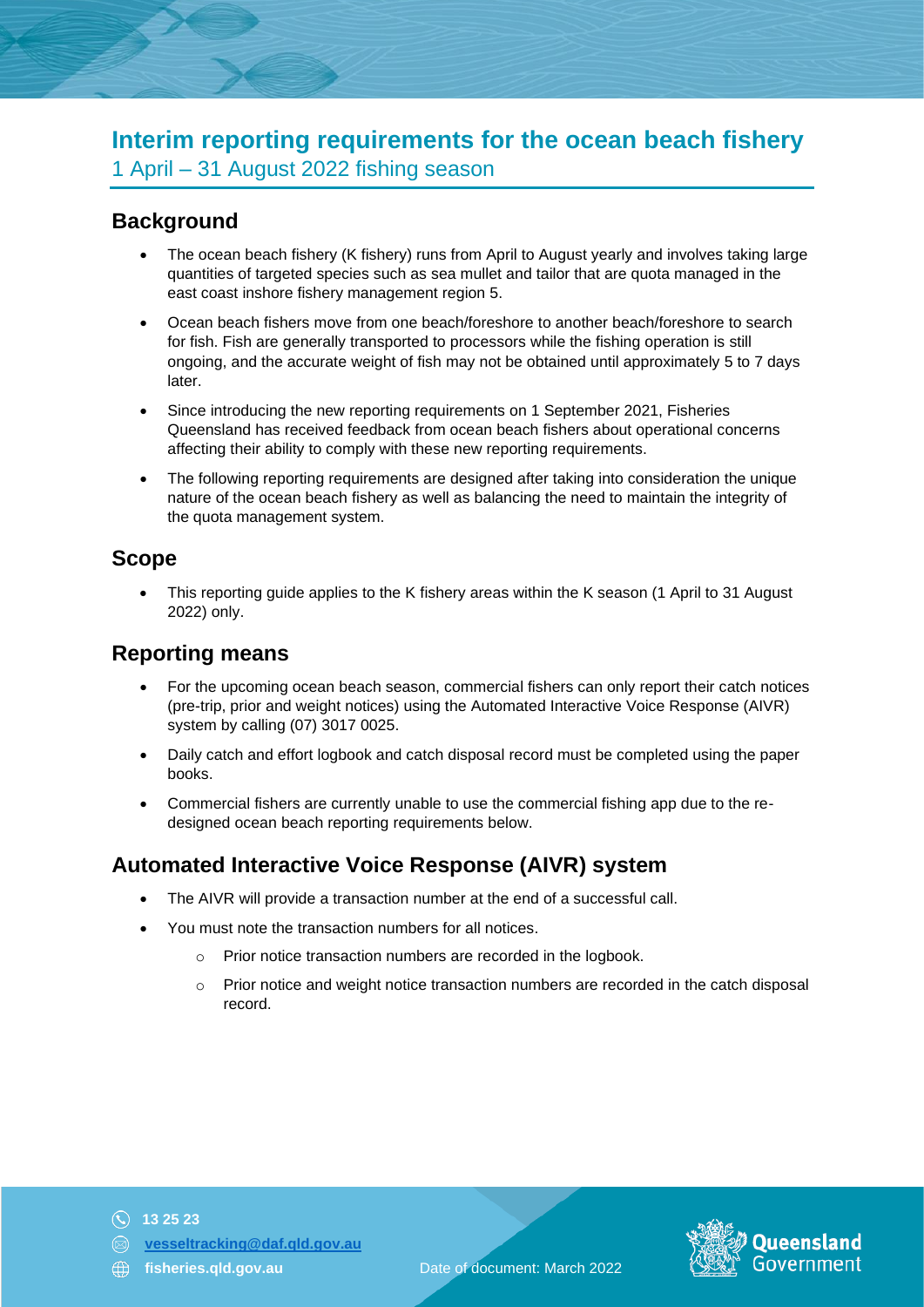# **Definitions of terms**

### **Total allowable commercial catch**

Total allowable commercial catch (TACC) is the sustainable commercial catch limit on a species within a defined management region. TACC can be managed through:

- individual transferable quota (ITQ) licence holders are individually allocated a number of units, which can be bought, sold or leased
- competitive PCC (Prescribed Commercial Catch) a total commercial catch limit is allocated to a species that can be accessed competitively until the limit is reached. Once the catch limit is reached, the species can no longer be taken.

### **Fishing operation**

• For the ocean beach fishery, the fishing operation **starts** when the boat enters a beach or foreshore to carry out fishing and **ends** when the boat leaves the beach or foreshore.

### **A day of a fishing operation (a fishing day)**

A day of a fishing operation –

- is each 24-hour period between when a fishing operation starts and ends; and
- if the fishing operation ends before a 24-hour period mentioned above ends, includes the remaining part of that 24-hour period.

### **Vessel tracking requirements**

• In line with section 85 of the Fisheries (General) Regulation 2019, vessel tracking units on your commercial fishing boats must be operational from the start until the end of a fishing operation.

## **Reporting requirements**

### **Pre-trip notice**

- Commercial fishers are required to give a pre-trip notice before the fishing operation starts via the AIVR. The purpose of the pre-trip notice is to provide planned details before commencing a fishing operation to support compliance activities and data validation. Pre-trip notice details include the:
	- o primary commercial fishing licence being used
	- o licence number of commercial fisher in control
	- o intention of the fishing operation (i.e. commercial, recreational or charter)
	- o landing place (only applicable for commercial fishing operation)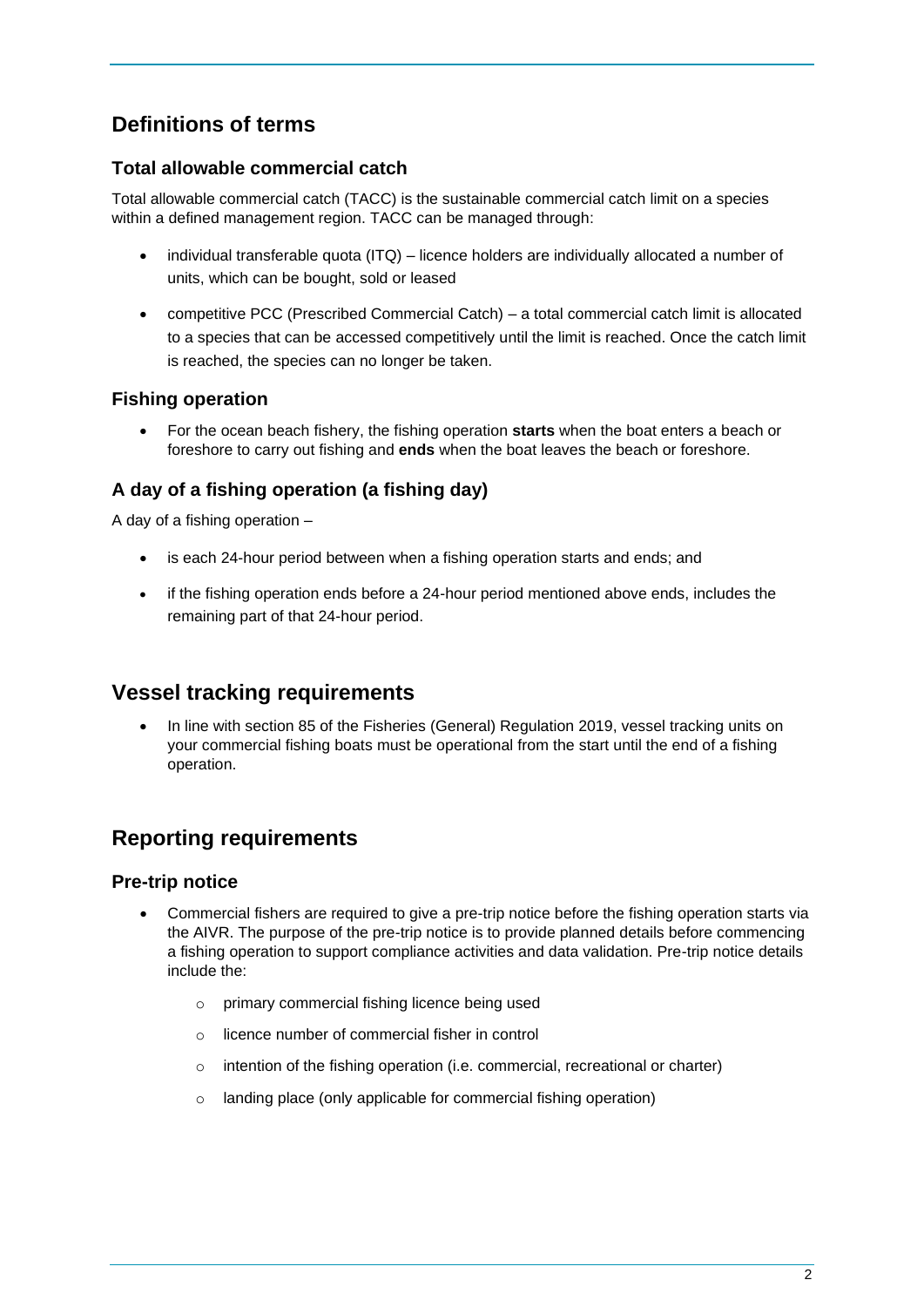The landing place is the relevant K fishery area. Use the following landing place codes when giving a pre-trip notice via the AIVR.

| K fishery area | <b>Landing code</b> |
|----------------|---------------------|
| K1             | 951                 |
| K2             | 952                 |
| K <sub>3</sub> | 953                 |
| K4             | 954                 |
| K5             | 955                 |
| K6             | 956                 |
| K7             | 957                 |
| K8             | 958                 |

- The pre-trip notice is only required to be given once unless there are changes to any of the pre-trip details in subsequent fishing operations.
- If there are changes to any of the pre-trip details, commercial fishers must update the pre-trip notice by giving a limited pre-trip notice or a new pre-trip notice before commencing the next fishing operation. This will become the most recent pre-trip notice.

**Example:** A pre-trip notice is given for fishing operation 1. One pre-trip detail changes for fishing operation 2, so a limited pre-trip notice for that detail is given. If no changes are made between fishing operations 2 and 3, no notice is required to be given for fishing operation 3.

• Commercial fishers must ensure that accurate details are provided in the pre-trip notice before starting a fishing operation.

#### **Prior notice**

- The prior notice is an indication of the quantity of quota species that has been caught/landed.
- Currently, the prior notice asks for accurate numbers or numbers of containers of quota species.
- To provide meaningful indication of the large amount of quota species caught in the ocean beach fishery, fishers are required to provide estimated weight of these species (i.e. sea mullet, tailor, whiting and yellowfin bream) in the prior notice.
	- o **The AIVR will ask for number of containers of fish. For the purpose of reporting, 1kg = 1 container.**

**Example:** If you have caught an estimated 10,000kg of sea mullet in a K1 fishery area in a fishing day, you will report 10,000 containers of sea mullet.

- The prior notice must be given by the end of each fishing day to report fish caught in the same K fishery area within that fishing day.
- A prior notice is not required if there is zero quantity of quota species taken in a fishing day.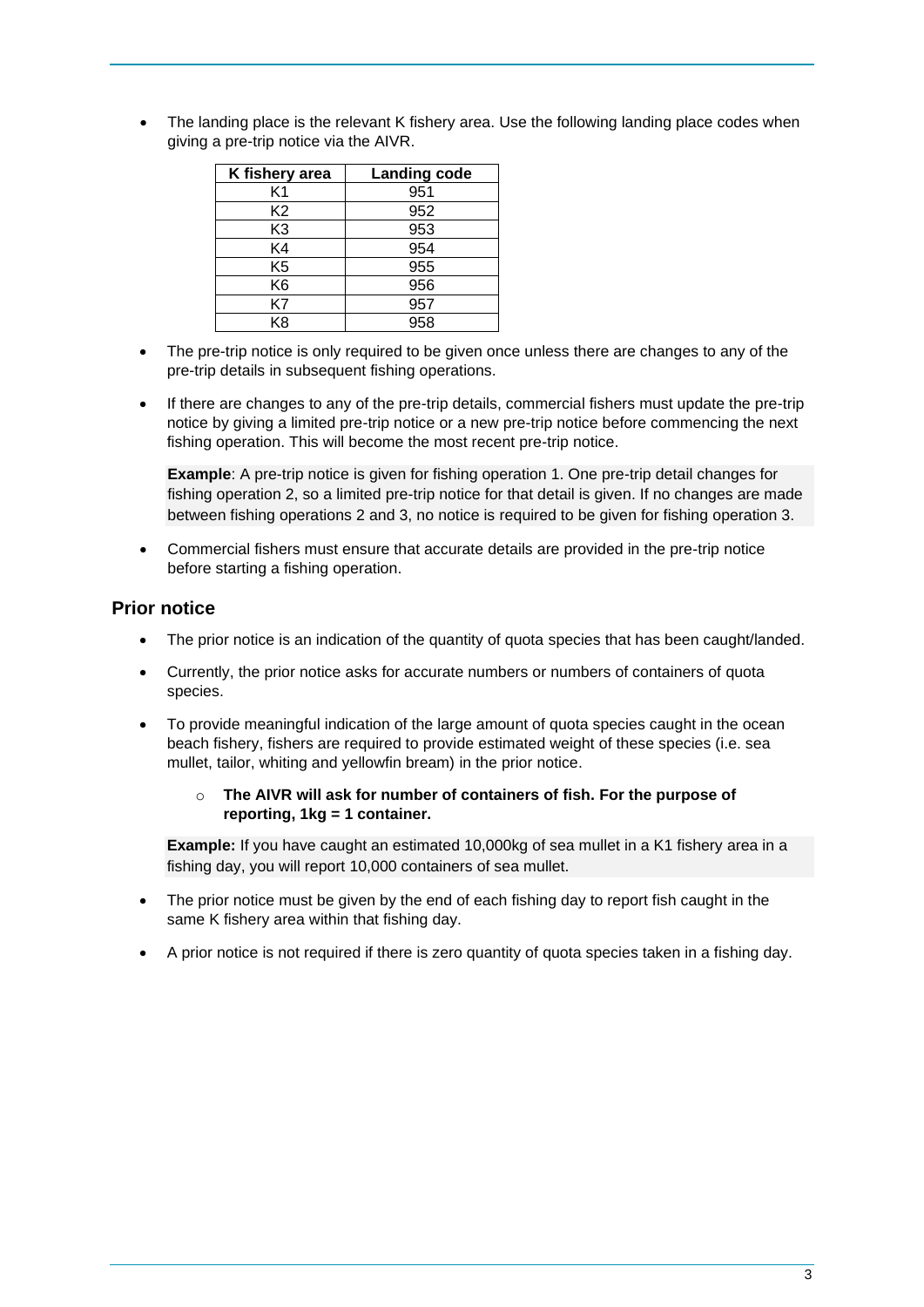### **Weight notice**

- A weight notice must be given for species managed under an ITQ or competitive PCC fisheries in a timely manner to ensure quota is deducted as it is used.
- Fish must be accurately weighed in the same form they were landed.
- Fish must be weighed at a place that is open for entry by an inspector under the Act.
- For sea mullet and tailor only:
	- $\circ$  The weight notice must be given within 24 hours after obtaining the accurate weight, but not more than 7 days after the relevant prior notice is given.
- For quota species other than sea mullet and tailor:
	- $\circ$  The weight notice must be given by the end of the fishing day.

#### **Catch disposal record**

- The catch disposal record enables the fisheries resource to be traced from harvesting to the point of disposal. It is required for species managed under an ITQ or competitive PCC fisheries.
- Commercial fishers must complete a catch disposal record page for each disposal method.
- A catch disposal record must be:
	- o completed within 24 hours after giving the weight notice
	- o submitted within 7 days after the record is made.

#### **Daily catch and effort logbook**

- Commercial fishers are required to record accurate number or number of containers of fish and estimated weights for each species in the logbook.
- Logbooks must be:
	- o completed at the end of each fishing day
	- o completed for all calendar days, even when not fishing
	- $\circ$  submitted within 7 days after the end of the fishing day
	- o available for immediate inspection during the fishing operation.

### **Threatened, endangered and protected animal logbook**

- The threatened, endangered and protected (TEP) animal logbook must be completed for all commercial fisheries.
- The TEP animal logbook replaces the species of conservation interest (SOCI) logbook.
- The TEP animal logbook must be:
	- $\circ$  completed for each interaction with a TEP animal during a fishing operation TEP species are defined in the Nature Conservation Act 1992 and Environment Protection and Biodiversity Conservation Act 1999 (e.g. green turtle, dugong)
	- $\circ$  completed before the end of the day of the interaction with the TEP animal or before the fishing operation ends – whichever occurs first
	- o submitted within 7 days after the fishing operation ends
	- o available for immediate inspection during the fishing operation.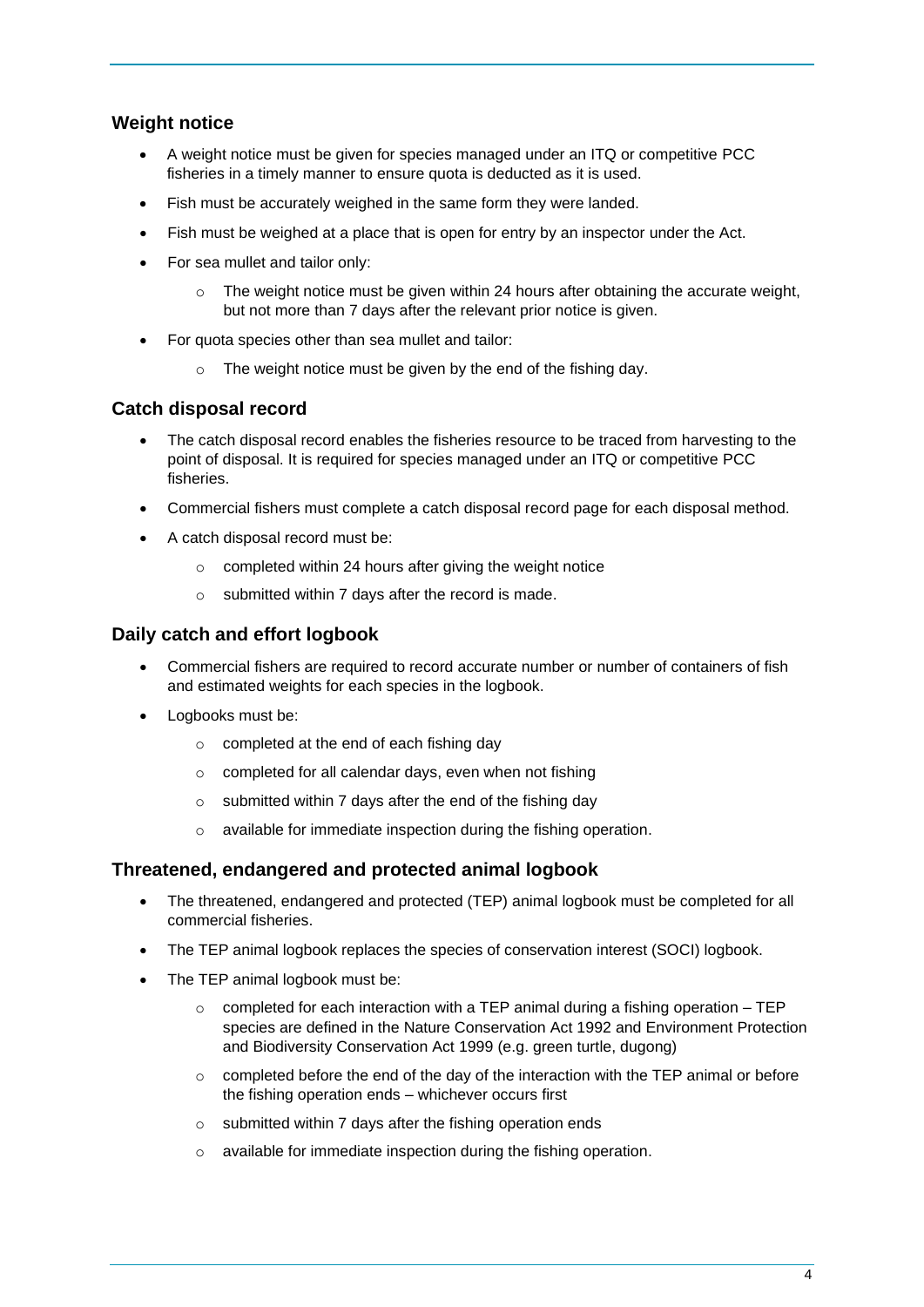## **Example scenarios**

**Scenario 1:** You are a commercial fisher who operates in the K1 fishery area. You fish daily for 3 consecutive days. You have caught an estimated 10,000kg of sea mullet each day. The fish are transported to your processor daily. You obtain the combined accurate weight 35,000kg of the sea mullet 2 days later.

**Note:** In the description below, 'TN' refers to the AIVR transaction number.

Day 1:

- Before your fishing operation, give a **pre-trip notice (TN 1)**
- By the end of your fishing day,
	- o give a **prior notice** to report 10,000 containers of sea mullet **(TN 2)**
	- o complete logbook.

Day 2:

- By the end of your fishing day,
	- o give a **prior notice** to report 10,000 containers of sea mullet **(TN 3)**
	- o complete logbook.

Day 3:

- By the end of your fishing day,
	- o give a **prior notice** to report 10,000 containers of sea mullet **(TN 4)**
	- o complete logbook.

Day 5:

- Within 24 hours after obtaining the accurate weight,
	- o give a **weight notice (TN 5)** to report 35,000kg against prior notice TN 2
	- o complete the catch disposal record
		- At the top of the catch disposal record, record prior notice TN 2, TN 3 & TN 4 and weight notice TN 5.

**Important note:** A prior notice that does not have a corresponding weight notice will remain outstanding in the system. This means that each time you try to give a weight notice in the AIVR, it will read out all outstanding prior notices for you to select. To clear these outstanding prior notices, you can do either of the following:

- Call the AIVR to give a weight notice to report 0kg.
	- o Using the scenario above as example, you will give a 0kg weight notice against prior notice TN 3 and TN 4 respectively.
- Contact Fisheries Queensland on 13 25 23 during business hours to request to speak with a member in the Quota and Vessel Tracking Team.